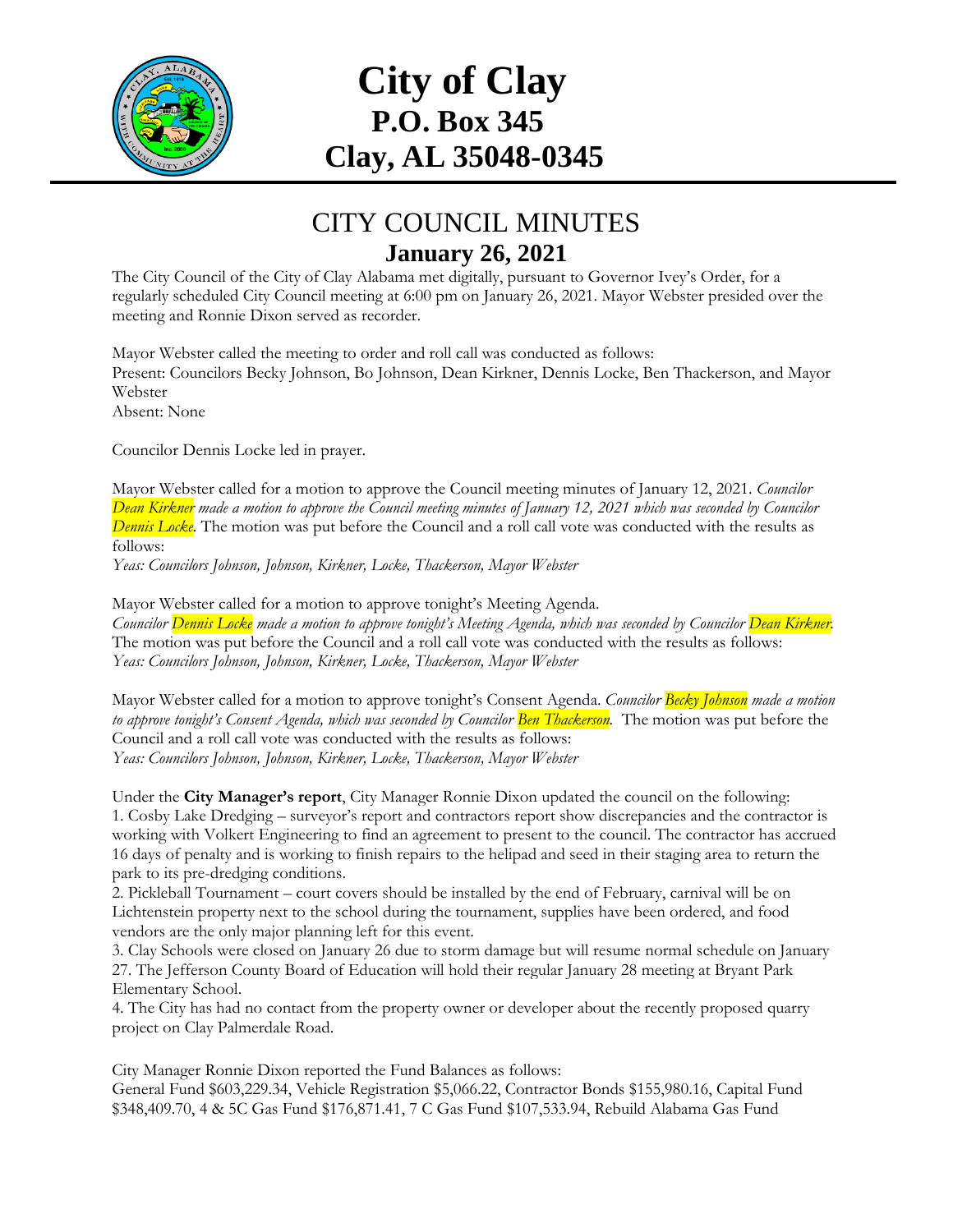

## **CITY OF CLAY CITY COUNCIL MINUTES January 26 th, 2021**

\$56,638.54, Building Fund \$97,869.57, Paving Supplement Fund \$256,840.98, Reserve Fund \$1,750,000.00, BBT Fund \$66,919.20, BP Sports Income \$4,660.46, BP Sports Expenses (\$4,519.44).

**Under Public Hearings** Mayor Webster opened the Public Hearing for demolition of unsafe structure due to fire damage at 5874 Brenda Drive. Mayor Webster asked if there was anyone present to speak for or against condemnation and demolition of this property and there was no response. He closed this public hearing.

Mayor Webster opened the Public Hearing for abatement of weeds at 5300 Baggett Drive and 5732 Shadow Lake Road. Mayor Webster asked if there was anyone present to speak for or against abatement at these properties and there was no response. He closed this public hearing.

Mayor Webster opened the Public Hearing for abatement of personal property at 5376 Tyler Loop Road and 5758 Cherry Road. Mr. Dixon explained that the owners of Cherry Road called City Hall on January 26 to state that the truck had been removed and claim that the only items left in the yard were toys, but that he believes the items on the property are not. He also stated that the neighbors at Tyler Loop are parking their unusable vehicles on this property. Mayor Webster asked if there was anyone present to speak for or against abatement at these properties and there was no response. Mayor Webster closed this public hearing.

Under **Resolutions, Ordinances, Orders and other Business,** Mayor Webster called for a motion to move to unanimous consent. *Councilor Becky Johnson made a motion to move into unanimous consent which was seconded by Councilor Dean Kirkner*. The motion was put before the Council and a roll call vote was conducted with the results as follows: *Yeas: Councilors Johnson, Johnson, Kirkner, Locke, Thackerson and Mayor Webster.*

Mayor Webster introduced Resolution 2021-01, A Resolution to Condemn and Authorize Demolition of Unsafe Buildings and/or Structures. *Councilor Dennis Locke made a motion to approve Resolution 2021-01 which was seconded by Councilor Ben Thackerson*. The motion was put before the Council and a roll call vote was conducted with the results as follows: *Yeas: Councilors Johnson, Kirkner, Locke, Thackerson and Mayor Webster*

Mayor Webster introduced Resolution 2021-02, A Resolution Authorizing the Elimination of a Nuisance Upon Private Property (weeds). *Councilor Dean Kirkner made a motion to approve Resolution 2021-02 which was seconded by Councilor Bo Johnson*. The motion was put before the Council and a roll call vote was conducted with the results as follows: *Yeas: Councilors Johnson, Kirkner, Locke, Thackerson and Mayor Webster*

Mayor Webster introduced Resolution 2021-03, A Resolution Authorizing the Elimination of a Nuisance Upon Private Property (personal property). *Councilor Ben Thackerson made a motion to approve Resolution 2021-03 which was seconded by Councilor Dennis Locke*. The motion was put before the Council and a roll call vote was conducted with the results as follows: *Yeas: Councilors Johnson, Kirkner, Locke, Thackerson and Mayor Webster*

Mayor Webster introduced Resolution 2021-04, A Resolution Declaring Personal Property to be a Public Nuisance. *Councilor Dean Kirkner made a motion to approve Resolution 2021-04 which was seconded by Councilor Bo Johnson*. The motion was put before the Council and a roll call vote was conducted with the results as follows: *Yeas: Councilors Johnson, Kirkner, Locke, Thackerson and Mayor Webster*

Mayor Webster called an end to Unanimous Consent.